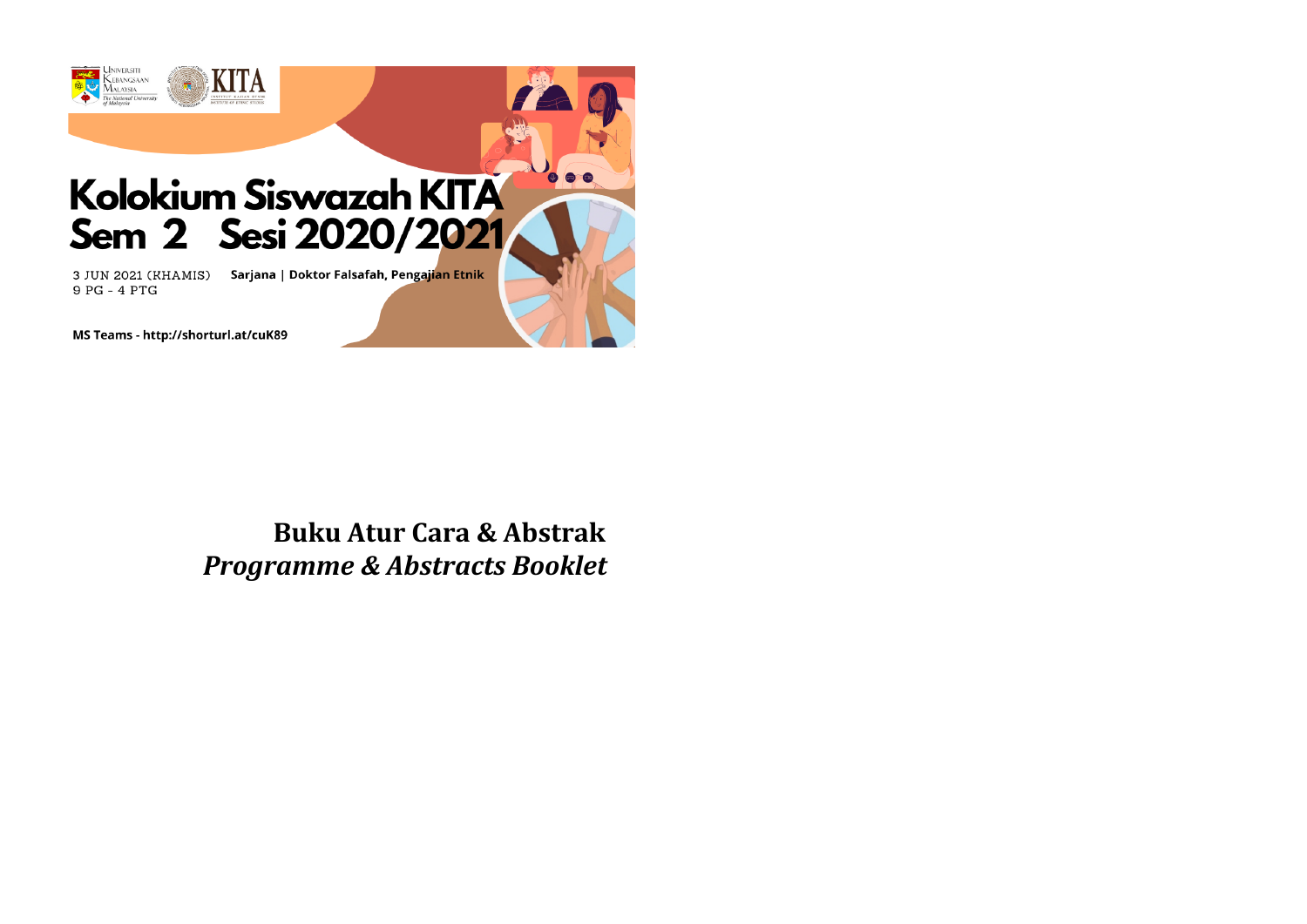## **Semester 2, Sesi 2020/2021**

3 Jun 2021 (Khamis) 9 pagi – 4.30 petang

Melalui Microsoft Teams **(http://shorturl.at/cuK89)**



Institut Kajian Etnik (KITA) Kolej Keris Mas Universiti Kebangsaan Malaysia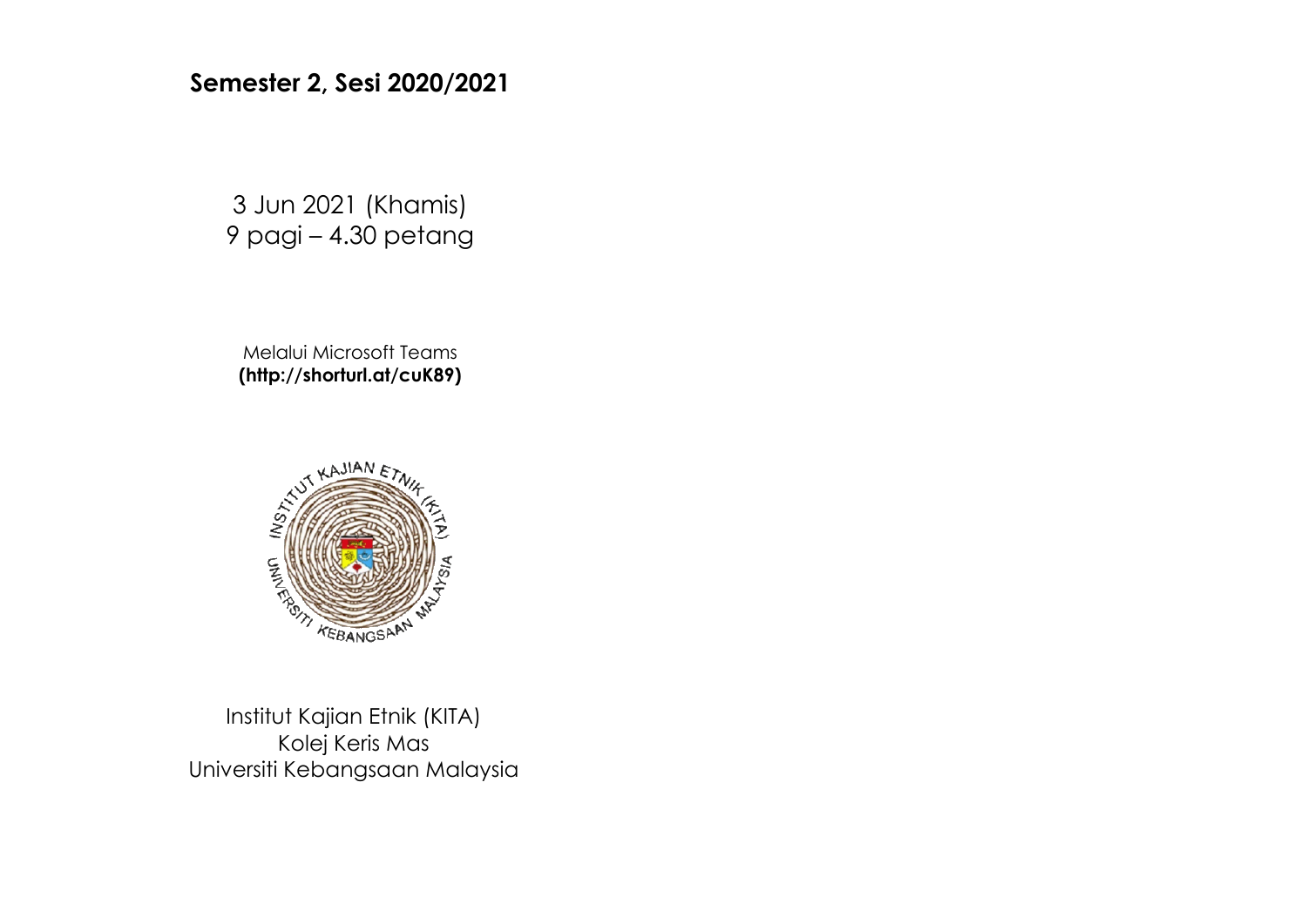| <b>BELINDA FONG CHONG LYNN</b>    |
|-----------------------------------|
| P98888                            |
| Doktor Falsafah (Pengajian Etnik) |
| Dr. Eric Olmedo &                 |
| PM Dr. Chang Peng Kee             |
| Usulan (Proposal)                 |
|                                   |

## **THE PROGRESSION TOWARDS VIRTUAL COMMENSALITY: HOW ONLINE FOOD PRACTICES & NARRATIVES SHAPE THE YOUNG MALAY COMMUNITY**

Commensality is a key aspect of social dining. The preparation, distribution and consumption of food play prominent roles in the Malay feasting culture. However, with the growth of globalisation and modernity, this commensality has taken on a digital role where the incorporation of digital technology is a big influence in eating and drinking episodes. This is even more enforced in the rise of single-person household globally, as well as the impact of global lockdown due to the COVID-19 pandemic, which has made traditional commensality a challenge. As such, solitary eating has increasingly become the norm, which has also been infiltrated by the use of social media platforms to convey a sense of connectedness during mealtimes. This study aims to explore the socio-cultural dynamics lying behind the influence of mukbang videos on everyday practice of commensality in the young Malay community, and in that sense, examining how the emerging methods of food consumption and human foodways contribute to changes in the ways they eat and transfer their food knowledge. Two theories may be used to further explain the phenomenon – the Compensatory Internet Use where the viewers may be using mukbang to fulfil certain social gratifications, as well as to identify themselves with the mukbang artists, as shown in the Social Comparison Theory where the established interpersonal networks through mukbang videos are serving as sources, conduits and filters of cultural knowledge. Therefore, the understanding of the various features of the online environment can systematically alter people's choices for establishing connections to other members, and how these choices may influence ways that people use each other as sources of social comparison, and thereby as reference points for behaviour change.

No. Pelajar: P100935

Nama: TANG YING YING Program: Doktor Falsafah (Pengajian Etnik)<br>Penyelia: PM Dr. Kartini Aboo Talib @ Khalia PM Dr. Kartini Aboo Talib @ Khalid, PM Dr. Chang Peng Kee & Dr .Rachel Chan Suet Kay Tahap Pembentangan: Usulan (Proposal)

## **SUPERDIVERSITY NETWORKS: SUSTAINING YOUTH INTEREST IN CHINESE CLAN ASSOCIATION**

Chinese associations, along with Chinese schools and Chinese newspapers have long been recognized as the "three pillars" of overseas Chinese societies. These associations have played an important role in the evolution of Chinese diaspora in Malaysia and all around the world. As Malaysia develops into a modern nation, the role of Chinese clan associations in the country has gradually evolved. As clan associations grow and prosper, their reach extends beyond assisting clan members in their daily lives and needs, and into social efforts like supporting education and driving charity efforts. While Chinese clan associations have made significant contributions to the community, they find it a challenge to attract youth nowadays; finding successors has become a pressing problem as the number of new members they received gradually decrease over years. Using Chan She Shu Yuen Clan Association Kuala Lumpur & Selangor (CSSYKL) as an example, this study aims to examine its history, evolving role, struggles and challenges, with special attention on its youth wing and youth participation in the clan association. This study will also explore the social support system and diverse networks that help them to sustain the century-old clan association. Adopting Pierre Bourdieu's framework on cultural and social capitals, this paper will examine how clan association can serve as a platform for its members to build and accumulate their social capital and how "Chineseness" – an embodied form of "cultural capital" is used as a catalyst in this process. This study employs qualitative research methods that combine field research, interviews and content analysis to collect both primary and secondary data. It is expected that through the systematic research, this paper would provide an in-depth and comprehensive understanding of CSSYKL and its future direction.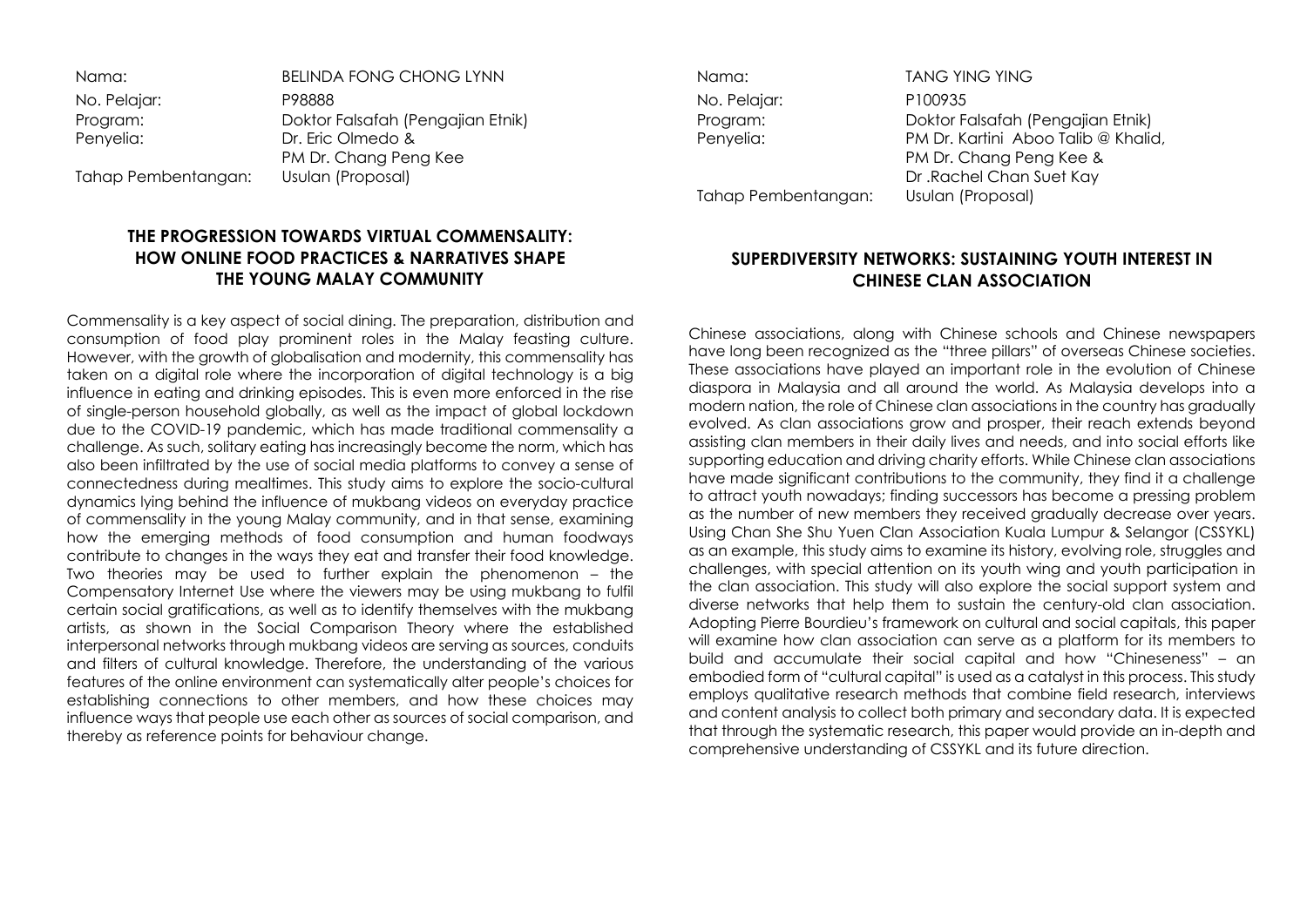| Nama:               | <b>JASMINE PHANG LI SHUN</b>       |
|---------------------|------------------------------------|
| No. Pelajar:        | P <sub>102</sub> 135               |
| Program:            | Doktor Falsafah (Pengajian Etnik)  |
| Penyelia:           | Dr. Eric Olmedo & Dr. Pue Giok Hun |
| Tahap Pembentangan: | Usulan (Proposal)                  |
|                     |                                    |

### **THE ULAM SCHOOL AS RISK MITIGATION SYSTEM: THE ROLE OF 'ULAM' IN ADDRESSING INEQUALITY**

This study proposes to investigate the role of the ULAM School as a risk mitigation system in addressing the issue of inequality through *ulam* – traditional salad plants. An ethnically driven food, *ulam* is widely recognised for its nutritional benefits and is intricately linked to the culture of indigenous ethnic minorities, who act as gatekeepers of *ulam* knowledge. While the School's objective is the propagation of *ulam* knowledge in order to tackle public health concern, this study conceptualises the School as a risk mitigation system, further extending and exploring *ulam*'s role in bringing about positive impacts to the marginalised gatekeepers of *ulam* knowledge. It applies Ulrich Beck's theory of risk society, which posits risk as the product of the mediation between the individual self and institutional structures, while inequality is the unjust distribution of life chances and unequal risk exposure. This study proposes that the intervention of risk mitigation system brings about positive changes to the individual, eventually resulting in a decrease in risk exposure. With marginalisation being a manifestation of inequality, attempts in lowering risk exposure also leads to the addressing of marginalisation, and hence, of inequality. Qualitative in approach, the study employs participant observations and interviews for the collection of data, with thematic analysis to be conducted on them. Of focus are the marginalised youths of past substance users of the Sarawak indigenous group – the Orang Ulu – based in Miri. This research thus hopes to bring significant practical and theoretical implications: of highlighting the multiple functions and benefits of *ulam*; of capitalising the potential of the ULAM School project beyond the area of food education; and of extending Beck's hypothesis to that of risk management.

No. Pelajar: P104879 Tahap Pembentangan: Usulan (Proposal)

Nama: MOHD IHSAN BIN MOHD PATTI Program: Doktor Falsafah (Pengajian Etnik)<br>Penyelia: PM Dr. Kartini Aboo Talib @ Khalia PM Dr. Kartini, Aboo Talib @ Khalid & Dr. Rachel Chan Suet Kay

#### **KEPIMPINAN POLITIK: PENGARUH ETNIK BUGIS DALAM PILIHANRAYA UMUM DI TAWAU**

Bugis ataupun *To Ugi* adalah salah satu kelompok etnik dalam rumpun Melayu yang mendiami Sabah dan semenanjung Malaysia. Nama Bugis sering dikaitkan dengan pengaruh politik bermula dari campur tangan politik pada zaman kesultanan Johor dahulu. Oleh yang demikian, dalam kajian ini pengkaji ingin memfokuskan pula kaitan etnik Bugis dengan pengaruh politik di Sabah khususnya di daerah Tawau. Tawau merupakan salah sebuah daerah kecil yang terletak di pantai timur Sabah berhampiran dengan sempadan Indonesia dan kini telah berkembang menjadi salah sebuah bandar yang maju. Fokus kajian yang ingin dikaji adalah melibatkan kepimpinan politik dan pengaruh etnik Bugis dalam menentukan kepimpinan dan pengundian dalam pilihan raya. Populasi komuniti Bugis di Tawau sehingga kini dilihat semakin meningkat sehinggakan Tawau dikenali sebagai 'Bandar Bugis'. Namun, persoalannya pengkaji ingin mengenalpasti sejauh mana pengaruh etnik minoriti ini benar-benar memainkan peranan yang besar dalam pembentukkan politik di Tawau. Ianya melibatkan komuniti Bugis walaupun merupakan kumpulan etnik minoriti namun berjaya membentuk satu komuniti yang berpengaruh yang dapat mendominasi kawasan-kawasan di Tawau. Secara khususnya, konteks kajian ini adalah bertujuan untuk melihat etnik Bugis dari segi identiti dan kepimpinan dalam membantu membina negara bangsa. Selain itu, ianya juga adalah untuk menilai perkembangan politik dan peranan etnik Bugis di Tawau serta menilai prestasi kepimpinan politik etnik Bugis mengikut pilihan raya. Kajian berbentuk kualitatif ini menggunakan instrumen temubual dengan beberapa pemimpin politik etnik Bugis Sabah serta kajian ke perpustakaan. Usulan ini perlu di beri perhatian dalam memahami kepentingan kajian iaitu keterlibatan etnik Bugis dalam politik yang selama ini kurang ditonjolkan khususnya dalam bentuk penulisan ilmiah. Seterusnya, kajian ini juga penting kerana dapat menambahkan penyelidikan sedia ada berkaitan perkembangan politik di Tawau dan sekaligus menjawab persoalan yang ada berkaitan dengan etnik Bugis dalam pilihan raya. Tambahan, kajian ini juga akan menyoroti strategi dan cabaran yang dihadapi oleh etnik Bugis dalam mengekalkan pengaruh politik di daerah Tawau, Sabah.